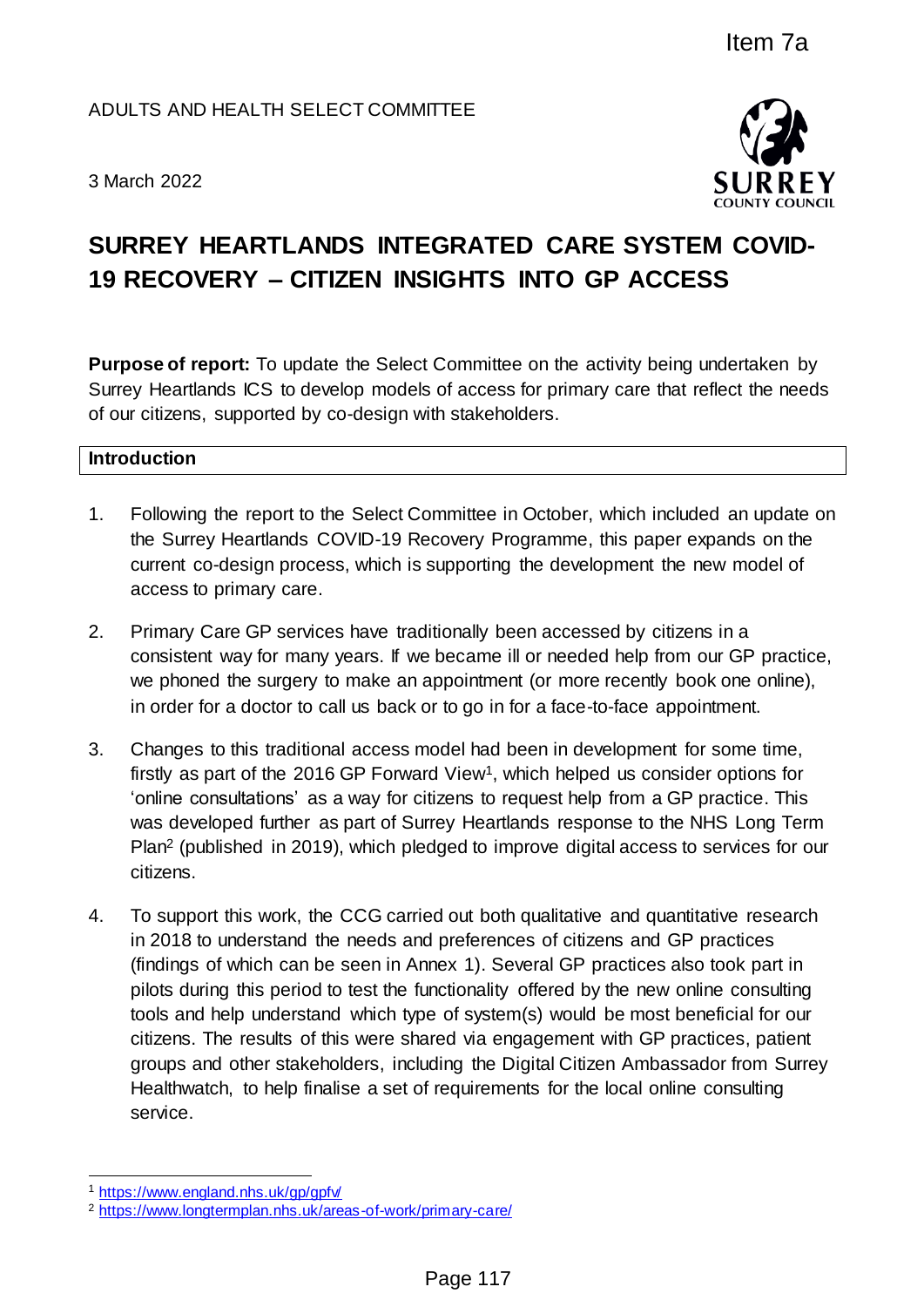- 5. As a result of this work, a digital platform (called 'Footfall') that provides both a GP practice website and online access for patients, was procured as a digital front door for GP practices at the end of 2019, with the roll out scheduled to take place over the following 12 months. This meant that when the pandemic hit, Surrey Heartlands was able to accelerate this roll out as part of its response, establishing the digital front door for primary care more rapidly than expected.
- 6. The result of this rapid change has been that many practices offer citizens greater ability to manage their health and wellbeing digitally. This includes;
	- a) practice websites becoming a first point of contact to access help and support,
	- b) submitting written requests and receiving an online reply from the practice,
	- c) completing consultations using video,
	- d) accessing online information on local wellbeing services and much more.

# **Summary of changes to GP access as part of the pandemic response**

- 7. As we've mentioned, rapid changes were made to both the way citizens accessed GP services and the way in which practices provided care and support to citizens at the start of the pandemic. The driver of these changes was the request by NHS England for primary care to implement a *'total triage'* model, supported by a [Standard](https://www.england.nhs.uk/coronavirus/publication/managing-coronavirus-covid-19-in-general-practice-sop/)  [Operating Procedure](https://www.england.nhs.uk/coronavirus/publication/managing-coronavirus-covid-19-in-general-practice-sop/) (SOP). This helped ensure both citizens and staff stayed safe during the COVID-19 pandemic, while providing a high level of service and support for citizens in Surrey Heartlands.
- 8. This total triage model saw practices triaging all requests from patients before booking them into an appointment. The appointment would be then either a phone consultation, face to face appointment or online message (e.g. via email or SMS). Requests were received either digitally or over the phone to help minimise the risks related to people attending practices in person without triage.
- 9. While a number of practices operated a total triage model prior to the pandemic, it became the normal method of access for Primary healthcare across the country. Digital modes of contact have not been developed to replace existing ways of contacting the practice (e.g. via the telephone or in person), but instead give another option for those who want to use it. This can bring the added benefit of reducing inbound call volumes, making it easier for people who cannot use the online option to get through on the phone.
- 10. The introduction of online consulting and switch to total triage were implemented rapidly and without the level of consultation with citizens that would have taken place in 'normal times' if and when practices make significant changes to their operation.
- 11. In addition, many practices chose the introduction of online consulting and requirement to triage all requests as an opportunity to move towards a 'total digital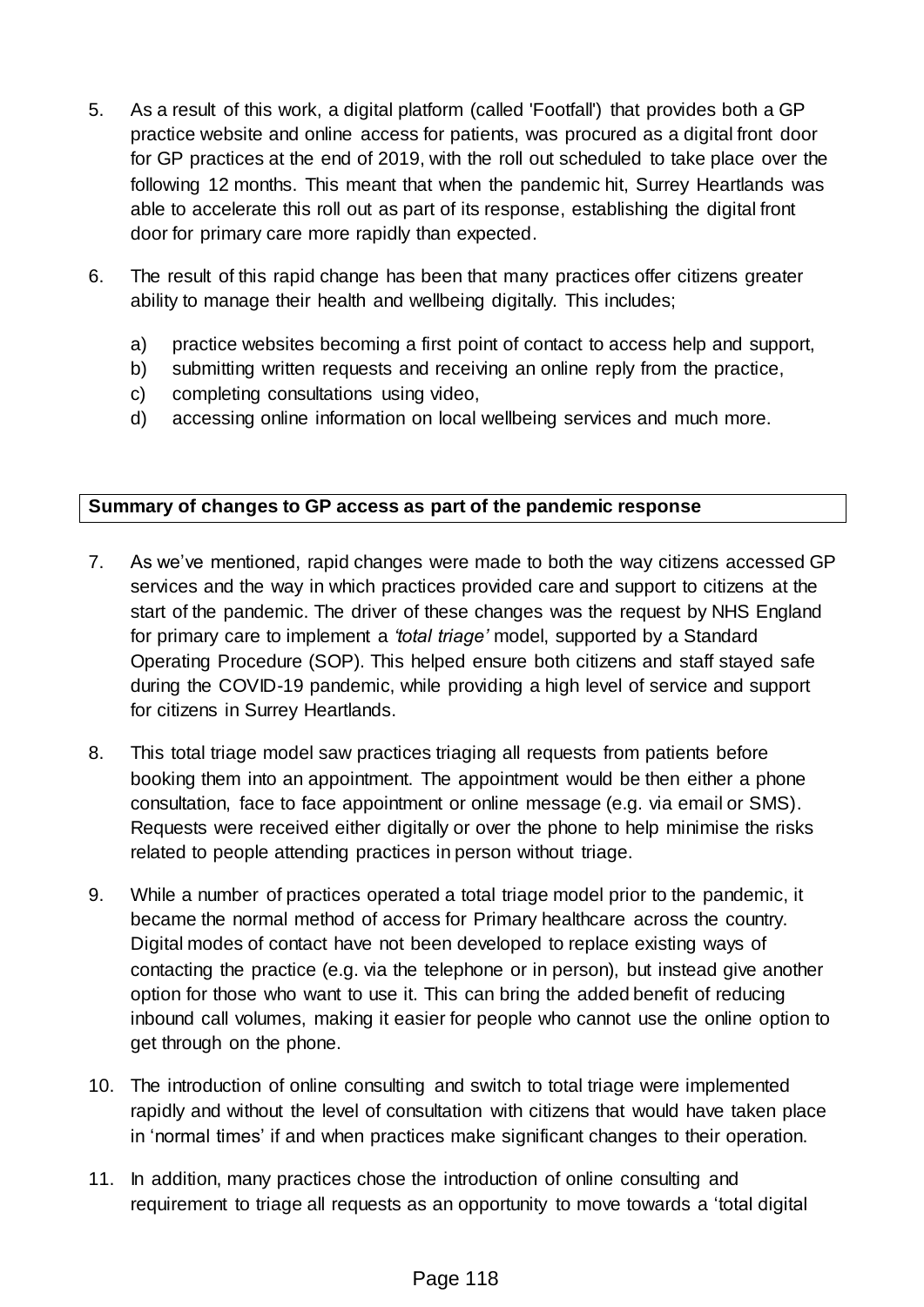triage' operating model. This sees all requests, including those made by phone, also entered onto the online consulting system and treated within the same workflow. An illustration of how this works can be seen in Figure 1 below.



*Figure 1: Example of a Total Digital Triage model – providing a consistent patient experience regardless of how they choose to request help* 

- 12. Total digital triage uses an online consultation system to gather information and support the triage of patient contacts, enabling care to be provided by the right person, at the right time, using a type of consultation that meets the patient's needs. Patients who don't wish to use the website can continue to call or visit the practice, with a member of the GP practice staff taking them through the form over the telephone or in person. Practices are then able to manage all their requests through a single workflow, prioritising care based on need, rather than having variation depending on how a patient accesses the practice. This approach helps to ensure equity of access between both digital and non-digital users, because regardless of the way a patient chooses to contact their practice, whether in person, over the phone or digitally, their request is dealt with in the same way.
- 13. As a result of being brought in during the pandemic, the changes to access (such as total digital triage mentioned above), were introduced without the opportunity for further research and engagement, which would have been the case had the change not been rolled out rapidly as part of the pandemic response.
- 14. This change of approach, combined with the impact of the pandemic, has increased demand in two ways. Firstly, from the number of online requests being submitted, but secondly, many practices are also reporting that the level of complexity has gone up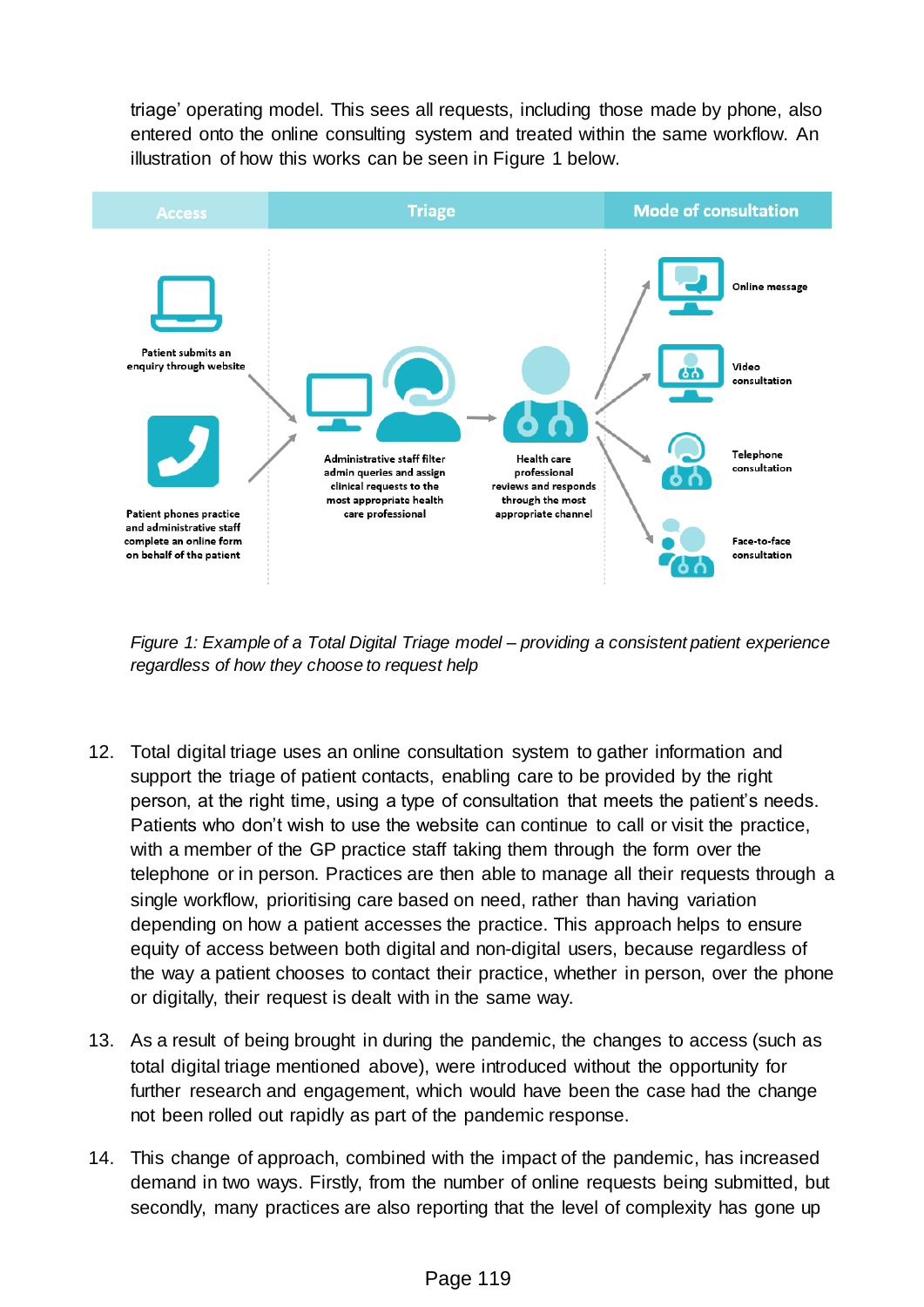significantly. Figure 2 below highlights the growth in online requests since March 2020. This has levelled off somewhat following the introduction of controls for the practices allowing them to control access to online forms in periods of high demand, i.e. switching them off when necessary and preventing further requests being submitted when they are already dealing with as many requests as they can safely manage.



*Figure 2 - Total weekly online consulting requests received across Surrey Heartlands*



*Figure 3: Surrey Heartlands Primary Care appointments in January 2022*

15. While the majority of practices still have online consulting access for patients, as mentioned above, some have to restrict access by switching off forms at certain times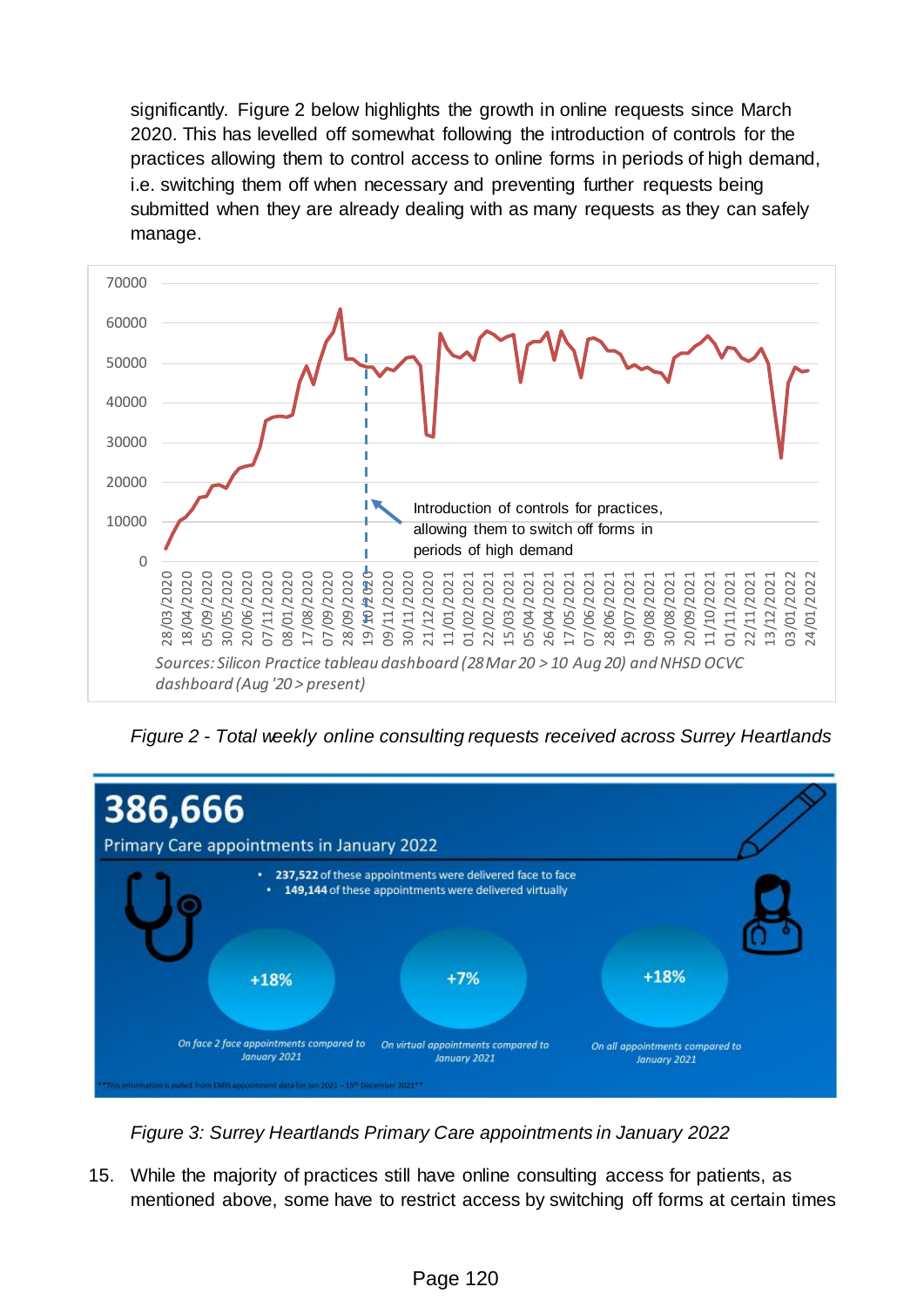of day. An online consulting audit conducted in October 2021 highlighted that 42 practices (40.4%) had forms on between 4-6pm (i.e. covering all opening hours). When checking again when the practice was closed, 27 (26.5%) of practices had forms on, highlighting that just over a quarter of practices have forms on 24/7. These tend to be practices with lower levels of online requests. It is important to highlight that the majority of practices do have forms on at the start of the day, but switch them off when their staff team reach capacity.

- 16. We know that COVID-19 has had a disproportionate effect on certain sections of the population. This has had the impact of mirroring and even reinforcing existing health inequalities.
- 17. Feedback about challenges citizens were experiencing when trying to access primary care have been received from a number of sources during the pandemic, these include research and insight gathered via the Surrey Heartlands Research and Insight team in 2021, insights from Surrey Healthwatch around GP access, direct feedback from citizens to the CCG, via local Councillors, MPs and from practices.
- 18. As the health and care system continues to transition from responding to COVID-19 into Restoration and Recovery, it is vital that while we capitalise on the innovations introduced during the pandemic, we also need to make sure the new, wider multidisciplinary team (e.g. pharmacists, care navigators, paramedic practitioners) working across Primary Care Networks $3$  are used as effectively as possible, while offering access to services in a way that meets the needs of our citizens.
- 19. Linking to that, the Surrey Heartlands response to the NHS Long Term Plan and work in the Recovery and Restoration workstreams within NHS Southeast Region includes development of a new vision for primary care:

*For all citizens to receive equitable access into primary care through a single point of entry. This single point of entry would allow for a joined-up model of Primary Care that could be built up around Primary Care Networks (PCNs) or Groups of PCNs to direct citizens to the most effective treatment/ service, meaning that citizens can receive the right care, at the right time, by the right person.*

20. To help achieve this vision, Surrey Heartlands has started work on the co-design of the model of access to primary care. We are doing this through a design thinking approach, which is 'human-centred', focusing on understanding how citizens would like their GP services to work. This co-design will allow us to develop a model that meets our population's needs both now, and by embedding a process of ongoing review, make sure their needs continue to be met into the future.

l

<sup>3</sup> Information about Primary Care Networks can be found on the NHS England website <https://www.england.nhs.uk/primary-care/primary-care-networks/> and about the additional roles here <https://www.england.nhs.uk/gp/expanding-our-workforce/>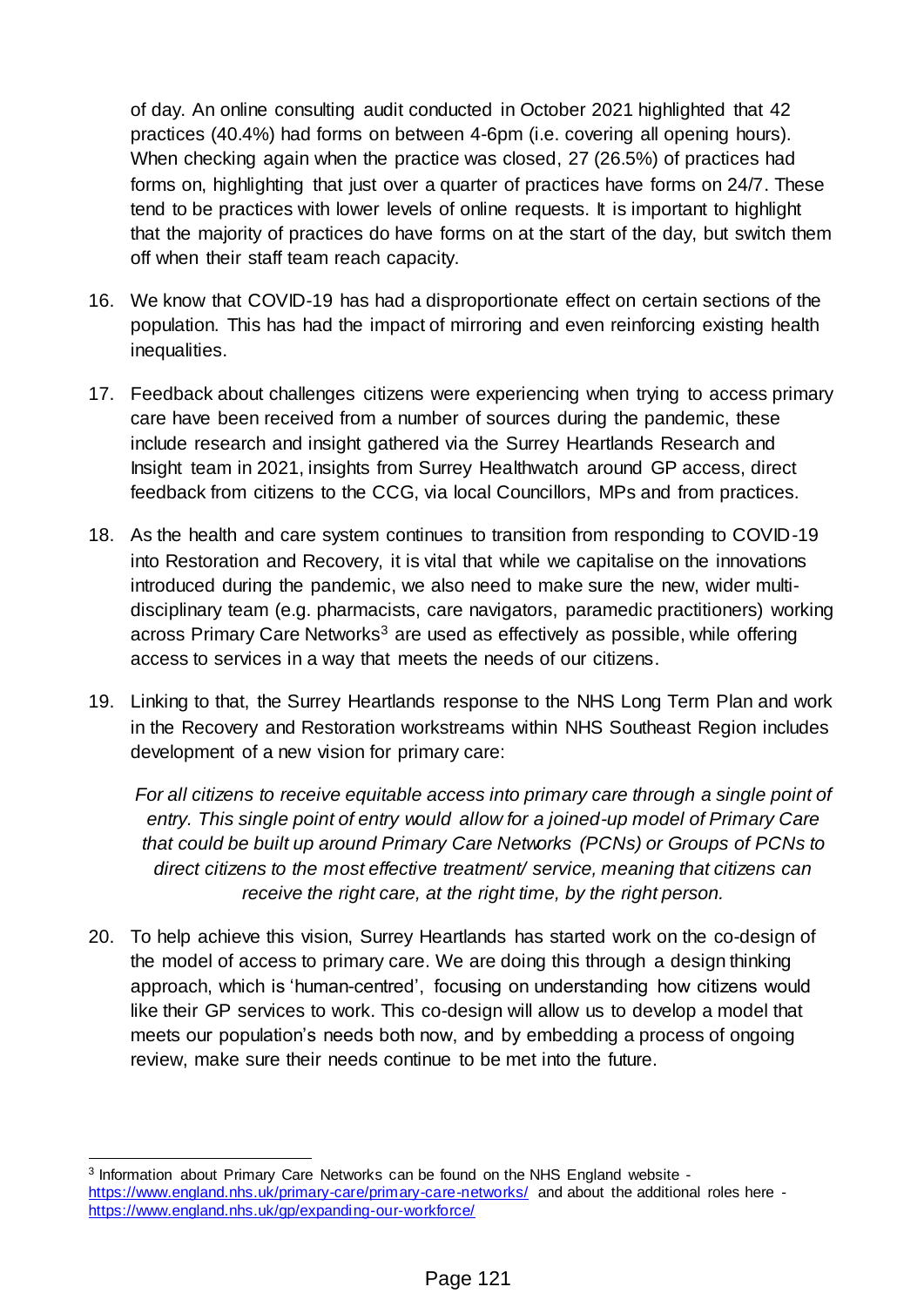## **Primary Care Access Research - summarising access challenges**

- 21. To support the co-design process, qualitative research was commissioned through the Research and Insight team of Surrey Heartlands ICS on behalf of Primary Care, using researchers Barnham and Raynor. While the objective included gaining feedback from advocates and reluctant acceptors of the new modes of access, the focus was on some of the groups identified as being the most likely to experience issues around access<sup>4</sup>.
- 22. The findings from this work have been reviewed alongside previous feedback (as described in point 18). This has highlighted a high level of consistency around the challenges that have been experienced when it comes to accessing primary care.
- **23.** It is important to note that the research that has been undertaken is qualitative and as such, we do not know how widespread the key challenges outlined in this section are felt across our populations. However, there were not any surprises or challenges that were expressed during the 27 in depth interviews, as they reflected the feedback already received.
- 24. A copy of the full report and its findings can be found in Annex 2.
- 25. The key finding from Barnham and Raynor was that access to Primary Care is not working well for many Surrey residents a lot of the time. This is not because the total triage model is broken, but because it does not appear to be being delivered optimally, or consistently, across Surrey Heartlands. Also, there is no timeline attached to the request, often leaving patients uncertain about when they will receive a reply. Therefore, experience is highly variable.
- 26. Added to this, as the pandemic has progressed, demand for primary care services has increased significantly. This meant that while the on online service initially made it easier for patients, the improved accessibility of GP practices has made it easier for patients to request help, which in turn has contributed to Primary Care being overwhelmed. This has required them to once again control the flow of incoming requests (i.e. by temporarily switching forms off when they reach capacity) in order to manage them safely.
- 27. The research showed that some patients are extremely satisfied with Full Digital Triage. Their surgeries have implemented the system to deliver optimum performance, creating a contact process that is both flexible and accommodating (as shown in Figure 1 above). They have used technology to complement and enhance the phone option. This results in an approach that seems to work for both the GP surgery and for patients.

 $\overline{a}$ <sup>4</sup> These groups were identified via insights from Surrey Healthwatch and a Surrey Heartlands stakeholder engagement event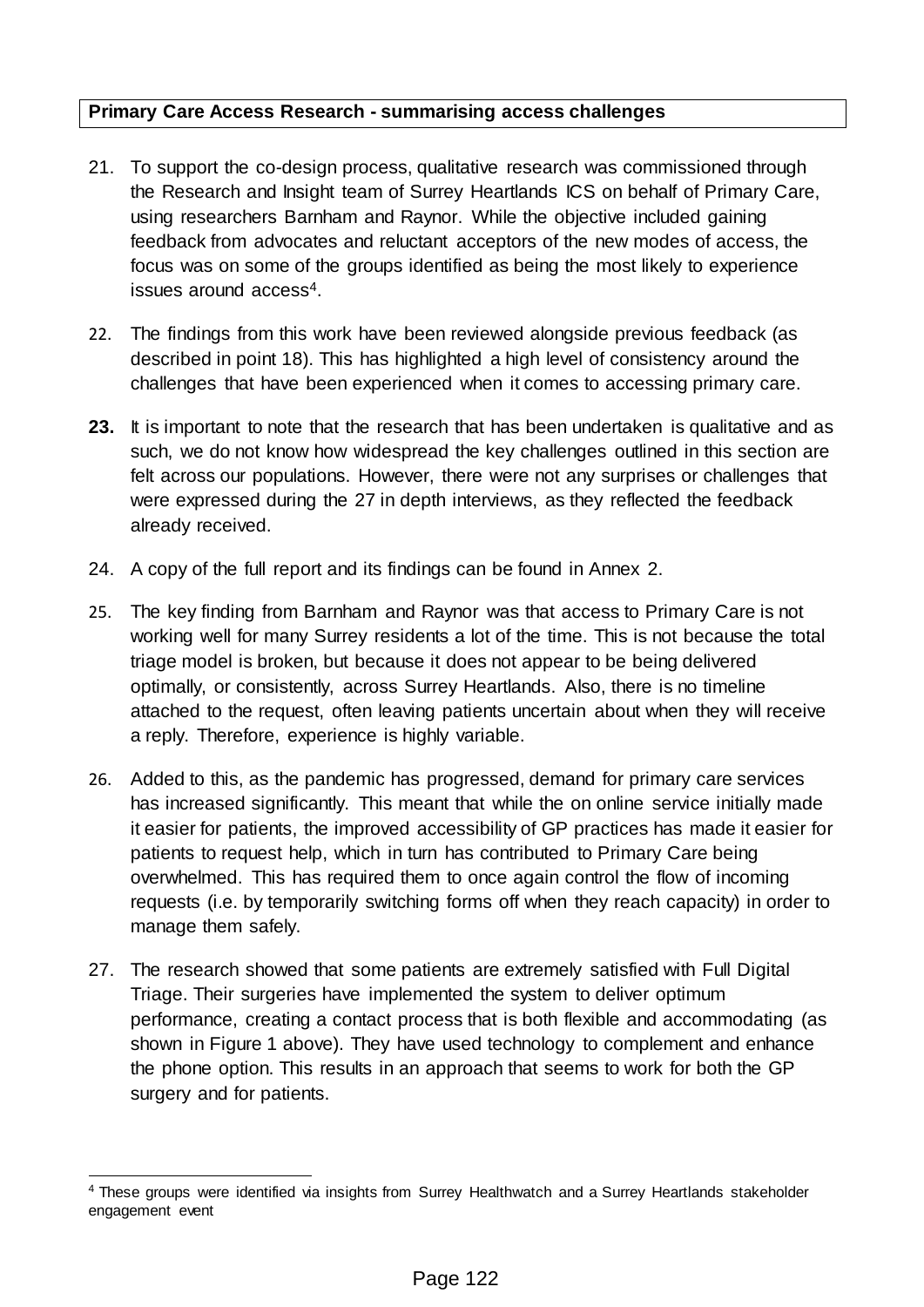- 28. People who participated in the research typically reported having poor experiences. They struggle to make contact with the surgery and then either fail to get an appointment or have to wait too long. In many practices either the phone or the online system is the only channel available for contact. To compound the problem, only appointments for that day are available; there is no opportunity for advance booking.
- 29. Taking on board feedback received during the qualitative research, and insights from previous research and engagement, we have collated these themes of feedback to help make sure we can address each of them during the co-design. Using a structure created by Surrey Healthwatch when they were evaluating feedback received around GP access, we have grouped the feedback themes into three main areas; Access, Triage & Consultation Mode. As we have started analysing the research feedback, we have seen areas where they overlap and impact each other. These have been visually mapped in Annexes 3 and 4, which look at the benefits to patients of total triage and then challenges currently being experienced.
- 30. Looking at this from the practice perspective, we can also see the 'flip side' of these themes. For example, where the patient wants an online 24/7 request service, managing that demand can be difficult because when that access is 24/7, it becomes easier to submit a form to a GP practice than to visit a local pharmacy to ask about a minor illness. Added to this, there are also challenges around managing the expectations of the patient, when an immediate response is expected in many other areas of their life (e.g. 30 minutes delivery windows).
- 31. Previously patients were able to book appointments for non-urgent requests and they didn't mind waiting for these. However, with the increased demand from online requests, patients aren't as prepared to wait and want responses within a much shorter timeframe. This is partially down to the evolving perception around online services in other sectors such as retail and food delivery, and partially due to lack of understanding of the restricted resources available and processes within practices.
- 32. Although providing a patient with multiple channels of access is important to give citizens the option that best suits their circumstances, we need to be aware that this can create multiple channels of activity for the practice. Managing and prioritising those multiple workflows can be difficult and there needs to be a simple and easy consolidated way to manage this to reduce the pressure on the service and maintain the capacity and resources to effectively work through them. This is where 'best practice' needs to be more clearly communicated to practices.
- 33. Understanding the status of a request is a key feedback theme from patients, as well as on the practice side when it comes to monitoring progress of referrals. The practice is often the go-to for an update, but without integrated systems, they don't know any more than the patient which can cause further frustration and delays.
- 34. Multiple touchpoints for the patient increase repetition of conversations and duplicates potentially unnecessary contact.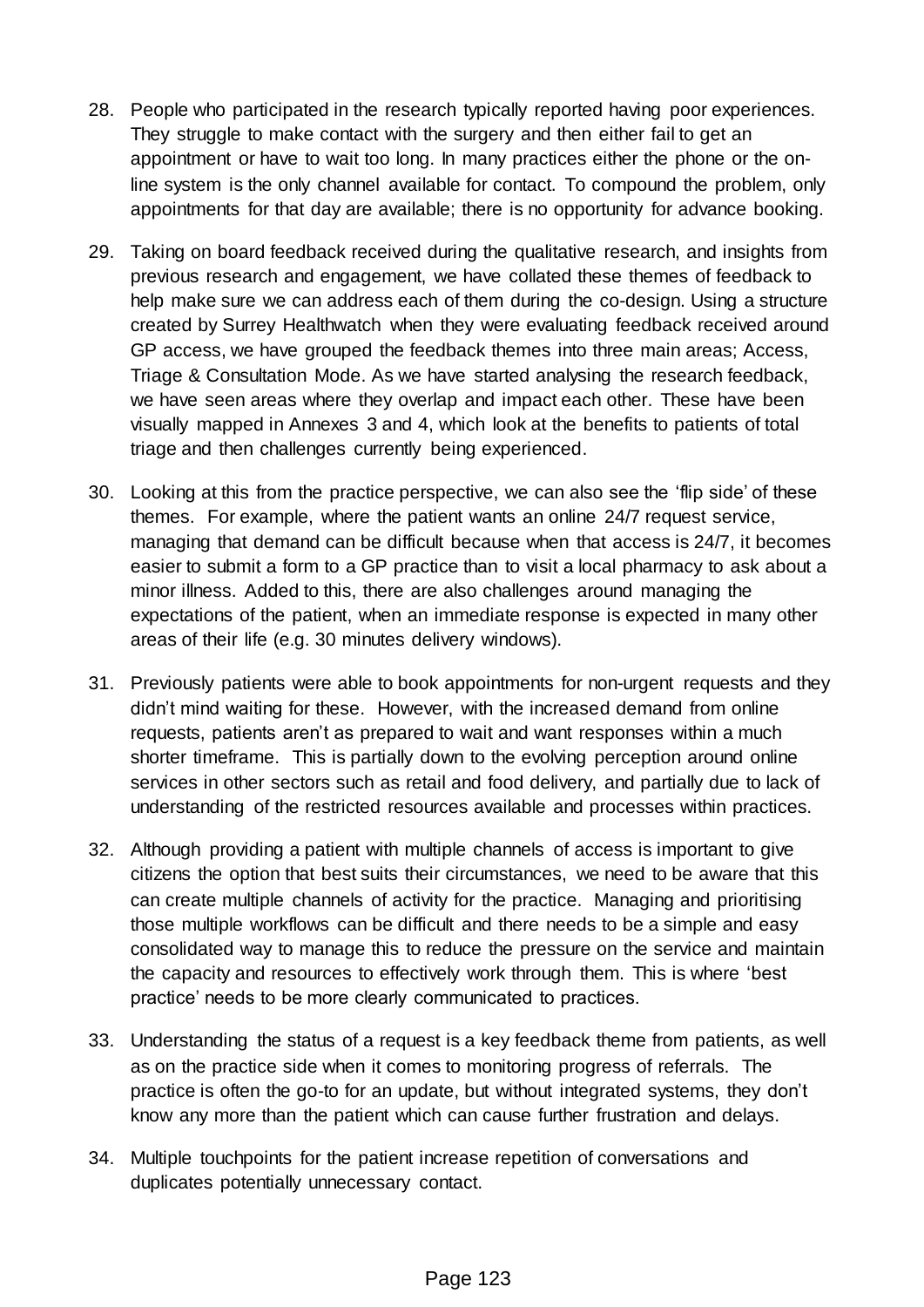35. There is a lack of efficiency surrounding video consultation, which does contribute to the very low usage (which is a national picture). The technology should be seamless and allow a natural switch over from telephone to video consultation to encourage it's use. It shouldn't be seen as an alternative to F2F but a complementary part of phone triage.

## **Work underway to address challenges**

- 36. There are a number of projects and programmes already underway within Surrey Heartlands ICS which are looking to address the access challenges identified. These key areas of work can be broken down into six sections:
	- 1) **Remote Consulting Procurement** The current co-design process will help us understand how citizens would like the new remote consulting tools (things like online and video consulting, text messaging and the websites) support their access to primary care. These requirements will be used to evaluate bids from suppliers when we go into procurement later this year.
	- 2) **Second Phase Insight** Additional research will be commissioned to get a more in depth understanding of the needs of people with learning disabilities, sensory disabilities, people with English as a second language and carers (both adult and young carers).
	- 3) **Primary Care Co-Design / Training & Support** This sees us including people working in GP practices in the co-design process. We will also identify and share examples of best practice, where both patients and practice teams are using the tools effectively.
	- 4) **Citizen Co-Design** Working with citizens to get feedback on the challenges identified and co-design the model of access to primary care to help address the challenges while maximising the benefits of recent changes.
	- 5) **Communications & Education**  To co-design patient communication that help citizens understand the changes taking place around access to primary care and the benefits it can bring to them and their families.
	- 6) **Cloud Telephony** There will be a significant investment in cloud telephony for Surrey Heartlands practices over the next 12 months which will support the implementation of the co-designed model of access.
	- 7) **Increased support for community mental health –** A separate report updating on the implementation of the Community Mental Health Programme in Surrey is also coming to this Committee on 3 March. The programme includes rolling out GP Integrated Mental Health Service / Mental Health in Integrated Care Systems (GPimhs/MHICS) teams across all Primary Care Networks in Surrey by 2023/24. GPimhs/MHICS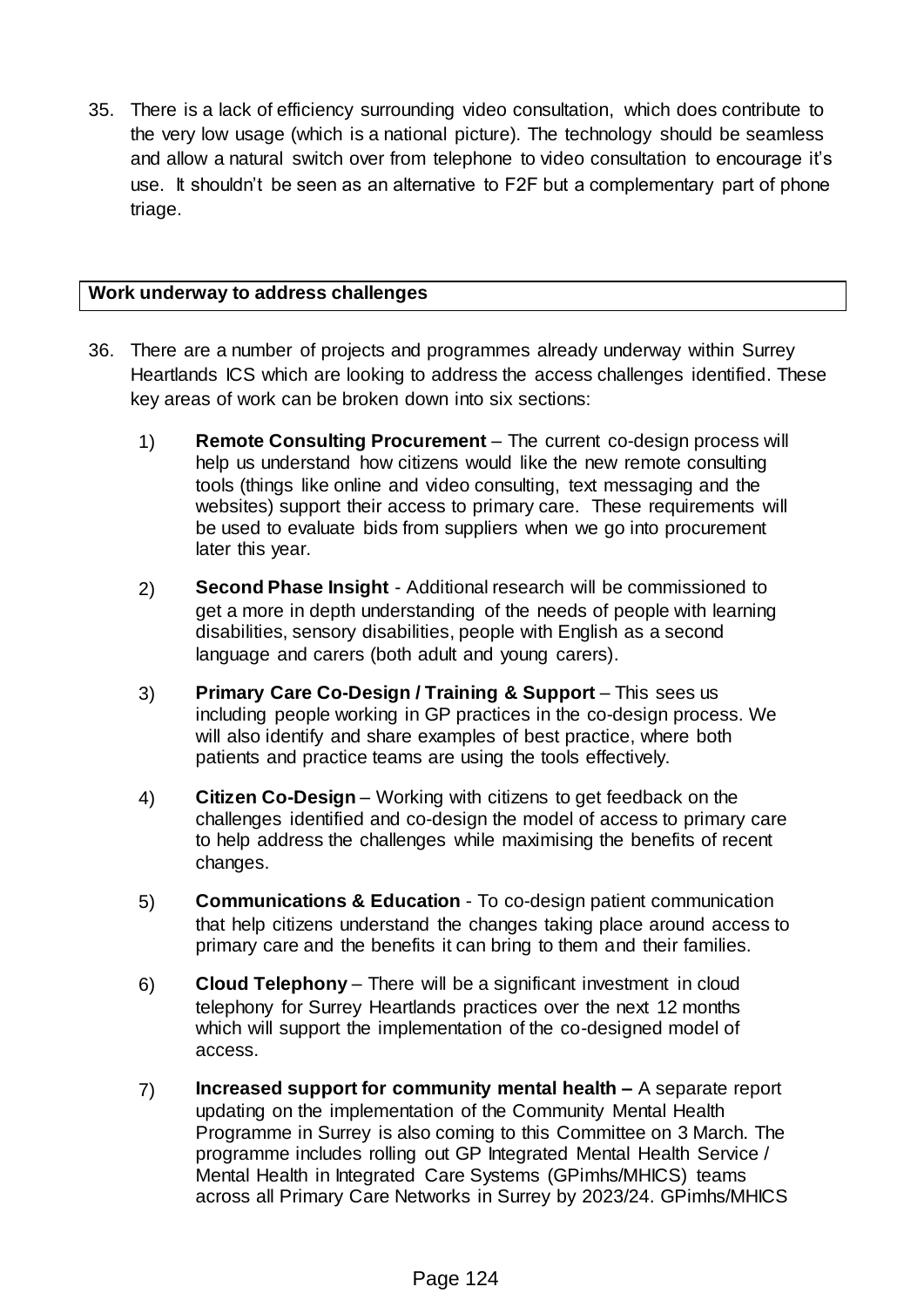provide quick and easy access in primary care to patients with significant mental health issues and their carers whose needs are not met by the Improving Access to Psychological Therapies services (IAPT) and do not meet criteria for adult secondary care. This is therefore an opportunity for early intervention before patients may become further destabilised and unwell.

*37.* The key access challenges that have been identified are summarised and mapped against the key areas of work either planned or underway to address them. This table can be seen in Annex 5, along with a Venn diagram summarising it versus the key stages of the patient journey (Access, Triage and Consultation Mode).

#### **Conclusions:**

- 38. Feedback regarding access to primary care from different stakeholders across Surrey Heartlands over the last 18 months has included many consistent themes. The recent qualitative research from Barnham and Raynor has validated this and added additional insight to help support a co-design programme of work to help address the challenges highlighted.
- 39. We are currently aligning existing work underway to help address these issues as well as identifying additional areas needed. These will be informed via a co-design approach. The plans are being closely co-ordinated to ensure a cohesive and joined up approach. This will help develop and deliver an access model for primary care which will continue to develop and evolve, taking advantage of new innovations and technical developments as they arise.

#### **Recommendations:**

- 40. To invite Committee members to provide feedback and comments on the outlined approach.
- 41. To encourage Committee members to share information about this work with citizens as and when relevant, helping promote the associated engagement and co-design activity. The Surrey Heartlands team will link in with the Surrey County Council Communications team to facilitate this.

## **Next steps:**

42. The 'Work Underway to address challenges' section above and detail in Annex 5 summarises the work planned and the identified challenges it will address.